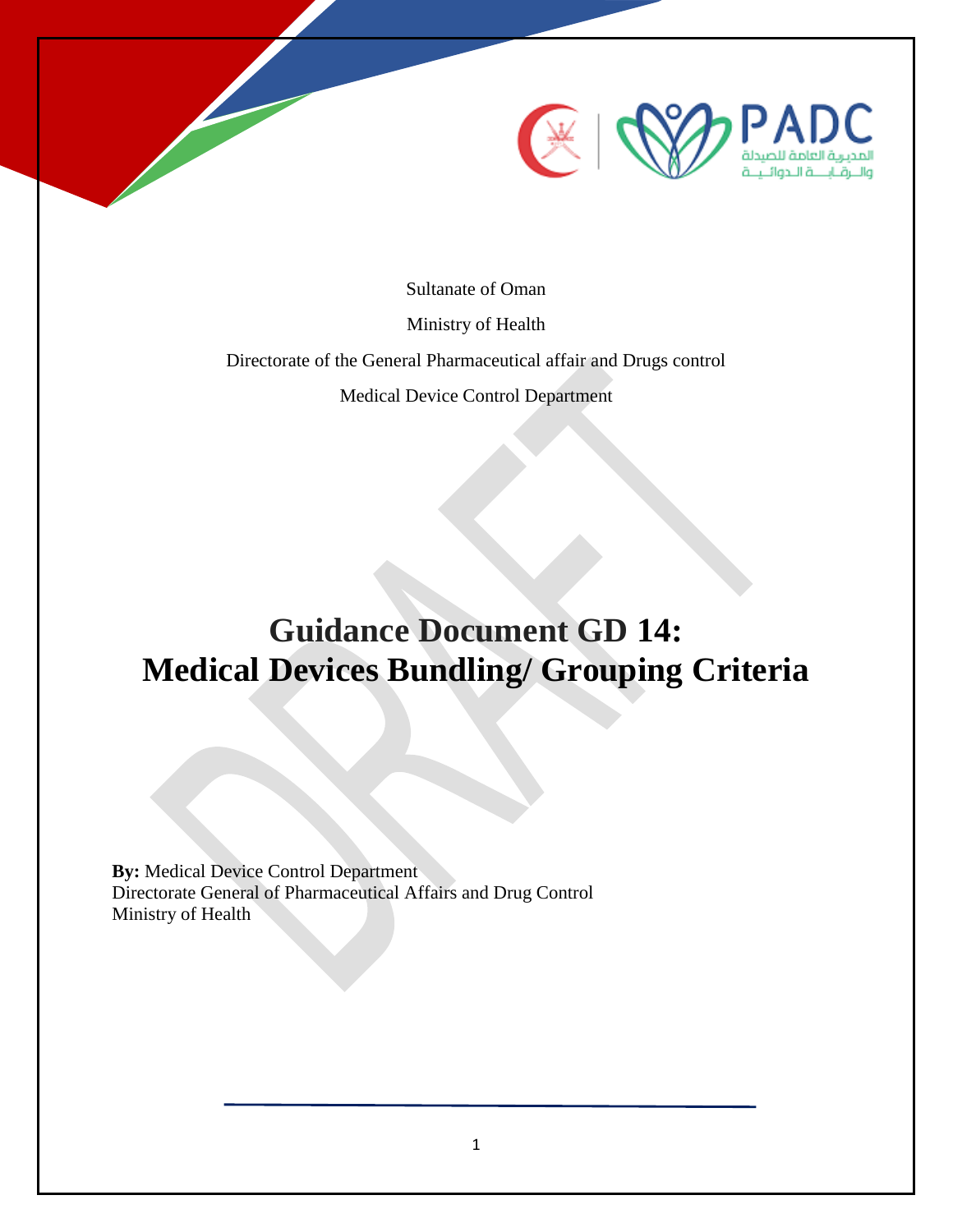

# **Institution Name: Directorate General of Pharmaceutical Affairs & Drug Control**

# **Document Title: Medical Devices Bundling/ Grouping Criteria**

| <b>Approval Process</b> |                                   |                                                                                 |                       |           |           |
|-------------------------|-----------------------------------|---------------------------------------------------------------------------------|-----------------------|-----------|-----------|
|                         | Name                              | Title                                                                           | Institution           | Date      | Signature |
| Written by              |                                   |                                                                                 | Ministry<br>of Health |           |           |
| Reviewed<br>by          | Eng. Buthaina<br>Albalushi        | Medical Device<br>Regulator                                                     | Ministry<br>of Health | 21/1/2021 |           |
| Validated<br>by         | Eng. Faiza<br>Alzadjali           | Director of<br><b>Medical Device</b><br>control                                 | Ministry<br>of Health |           |           |
| Approved<br>by          | Dr.Mohammed<br>Hamdan<br>AlRubaie | DG of<br>Directorate<br>General of<br>Pharmaceutical<br>Affairs&Drug<br>Control | Ministry<br>of Health |           |           |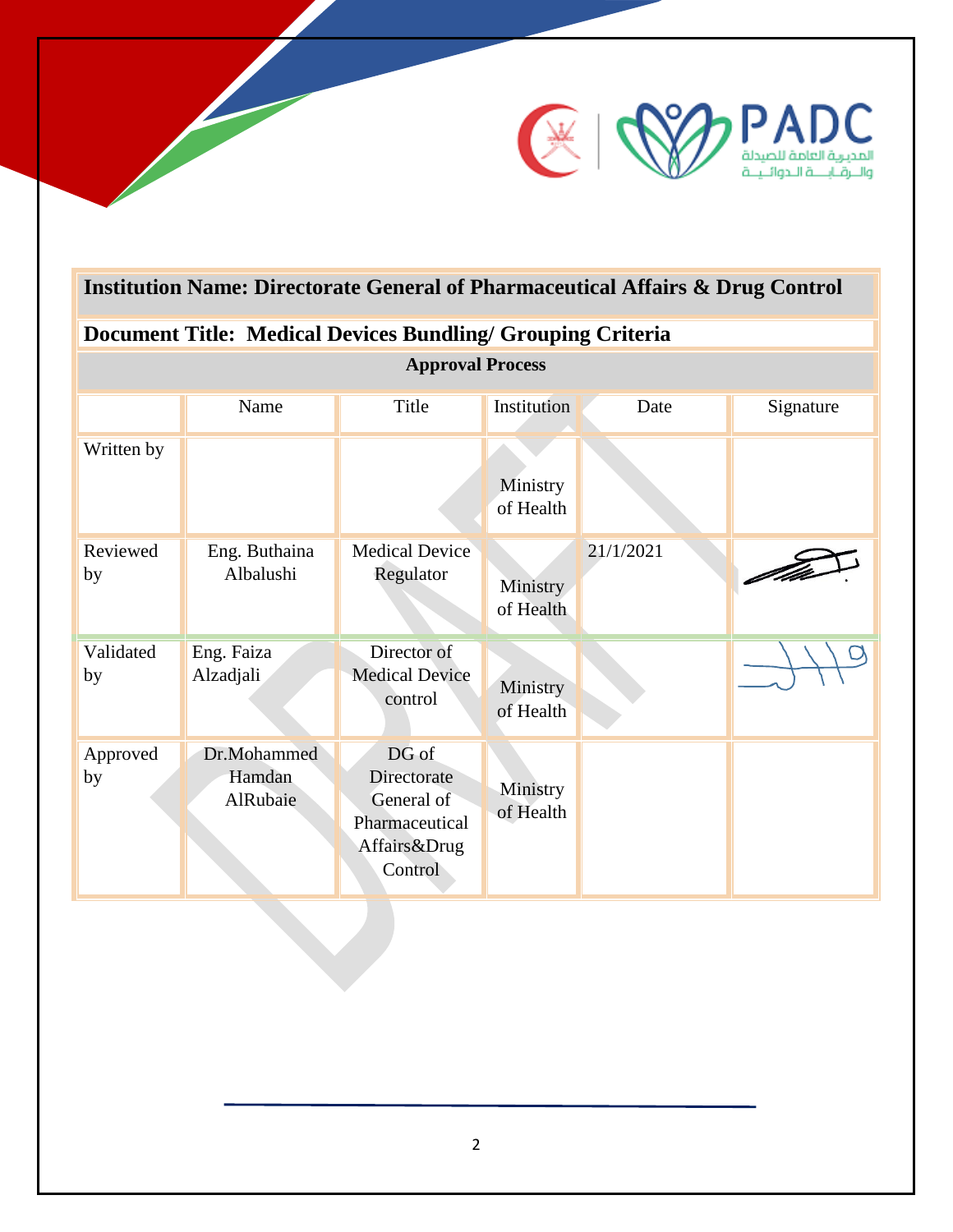

# **Contents**

| $\overline{2}$          |     |                                                                                      |  |
|-------------------------|-----|--------------------------------------------------------------------------------------|--|
| 3 <sup>1</sup>          |     |                                                                                      |  |
| $\overline{\mathbf{4}}$ |     |                                                                                      |  |
| 5 <sup>5</sup>          |     |                                                                                      |  |
|                         | 5.1 | Criteria of Bundling/ Grouping for Medical Devices other than IVD medical devices: 7 |  |
|                         | 5.2 |                                                                                      |  |
| 6                       |     |                                                                                      |  |
|                         |     |                                                                                      |  |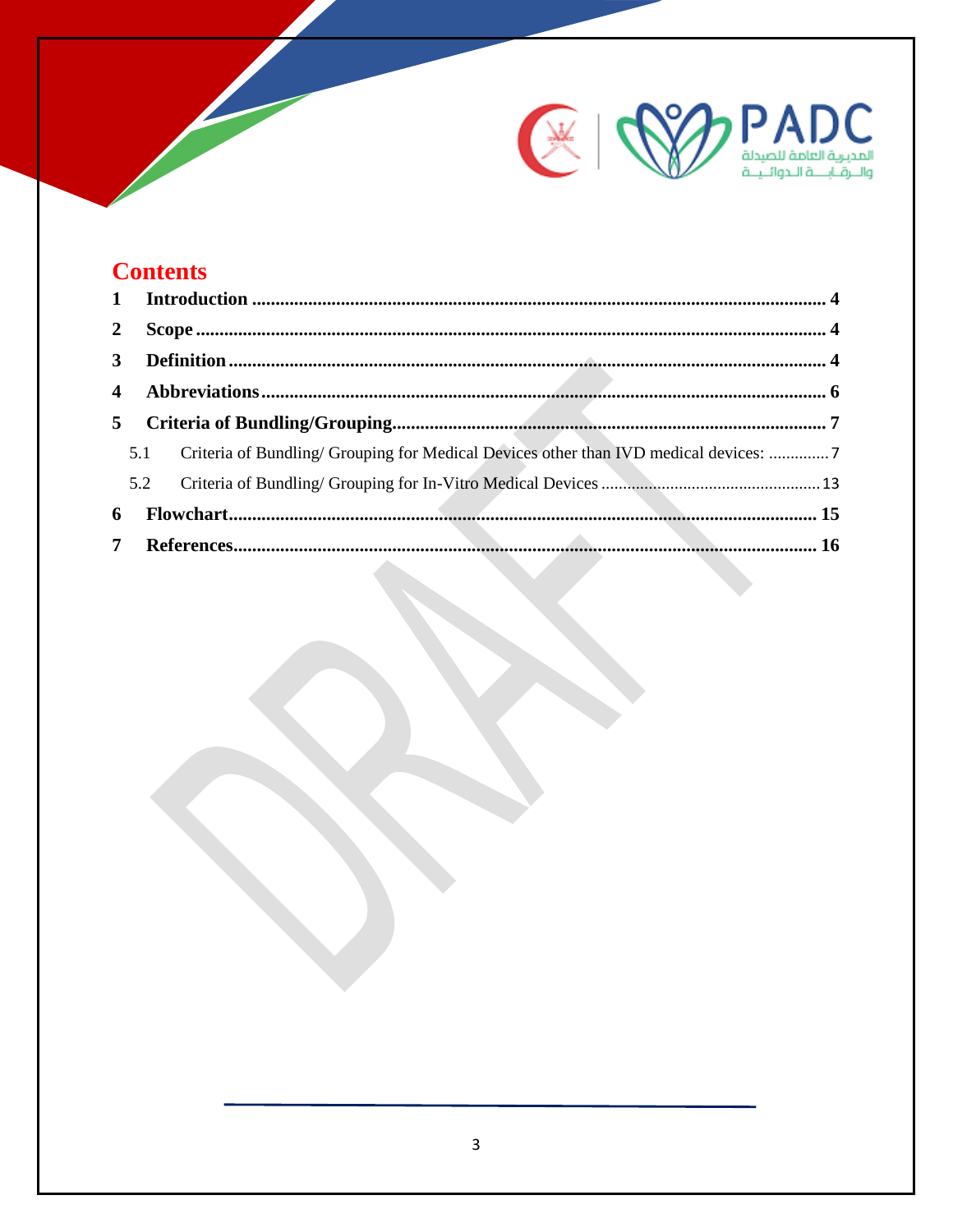

### <span id="page-3-0"></span>**1 Introduction**

Under the Omani Medical Device bylaw, the manufacturer or the local authorized representative of the foreign manufacturer is required to register a medical device before importing, exporting or placing it in Omani market. There is a wide range of medical devices from a simple medical device to a highly complex and sophisticated medical device. The various components can be sold as a separate component, individual customized pack or group and can be categorized as Single, Family, System, Procedure Pack, and IVD. Each of the categories mentioned can be submitted in the medical device registration application.

#### <span id="page-3-1"></span>**2 Scope**

The purpose of this document is to provide criteria for medical devices bundling/ grouping within a single medical device registration application. This document is applicable to any Medical Devices:

- Local Manufactures.
- Overseas Manufacturers.
- Authorized Representatives.

### <span id="page-3-2"></span>**3 Definition**

| <b>Medical Device</b> | Means any instrument, apparatus, implement,          |
|-----------------------|------------------------------------------------------|
|                       | machine, appliance, implant, in vitro reagent or     |
|                       | calibrator, software, material or other similar or   |
|                       | related article. (A). Intended by the manufacturer   |
|                       | to be used, alone or in combination, for human       |
|                       | beings for one or more of the specific purpose $(s)$ |
|                       | of: - Diagnosis, prevention, monitoring, treatment   |
|                       | or alleviation of disease. - Diagnosis, monitoring,  |
|                       | treatment, alleviation of or compensation for an     |
|                       | injury or handicap. - Investigation, replacement,    |
|                       | modification, or support of the anatomy or of a      |
|                       | physiological process. - Supporting or sustaining    |
|                       | life. - Control of conception. - Disinfection of     |
|                       | medical devices. - Providing information for         |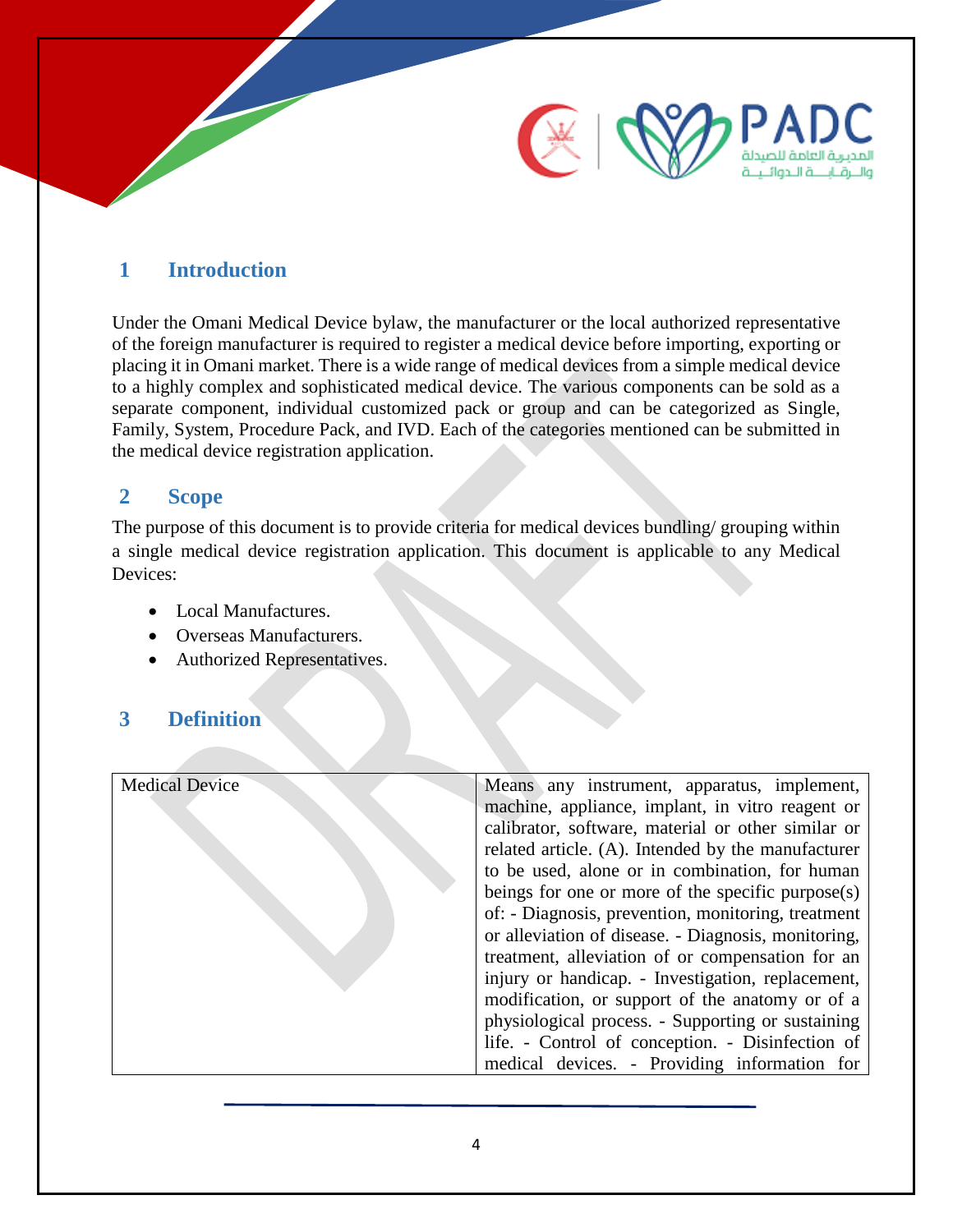

|                                        | medical or diagnostic purposes by means of in             |
|----------------------------------------|-----------------------------------------------------------|
|                                        | vitro examination of specimens derived from the           |
|                                        | human body; and (B). Which does not achieve its           |
|                                        | primary intended action in or on the human body           |
|                                        | by pharmacological, immunological or metabolic            |
|                                        | means, but which may be assisted in its intended          |
|                                        | function by such means.                                   |
| <b>In-Vitro Medical Device</b>         | Means a medical device, whether used alone or in          |
|                                        | combination, intended by the manufacturer for the         |
|                                        | in-vitro examination of specimens derived from            |
|                                        | the human body solely or principally to provide           |
|                                        | diagnostic, monitoring<br>information<br>for<br><b>or</b> |
|                                        | compatibility purposes. This includes reagents,           |
|                                        | control<br>calibrators,<br>materials,<br>specimen         |
|                                        | receptacles, software and related instruments or          |
|                                        | apparatus or other articles. Manufacturer Means           |
|                                        | any natural or legal person with responsibility for       |
|                                        | design.                                                   |
| <b>Authorized Representative</b>       | Means any natural or legal person established             |
|                                        | within the KSA who has received a written                 |
|                                        | mandate from the manufacturer to act on his behalf        |
|                                        | for specified tasks including the obligation to           |
|                                        | represent the manufacturer in its dealings with the       |
|                                        | SFDA.                                                     |
| <b>Global Harmonization Task Force</b> | Countries working to achieve harmonization in             |
|                                        | medical device regulation among themselves.               |
|                                        | These countries are Australia, Canada, Japan, the         |
|                                        | USA and the EU/EFTA.                                      |
| Generic proprietary name               | A unique name given by the manufacturer to                |
|                                        | identify a medical device as a whole product, also        |
|                                        | known as the trade name or brand name.                    |
| Accessory                              | Means a product intended specifically by its              |
|                                        | manufacturer to be used together with a medical           |
|                                        | device to enable that medical device to achieve its       |
|                                        | intended purpose.                                         |
|                                        |                                                           |
|                                        |                                                           |

**Participation**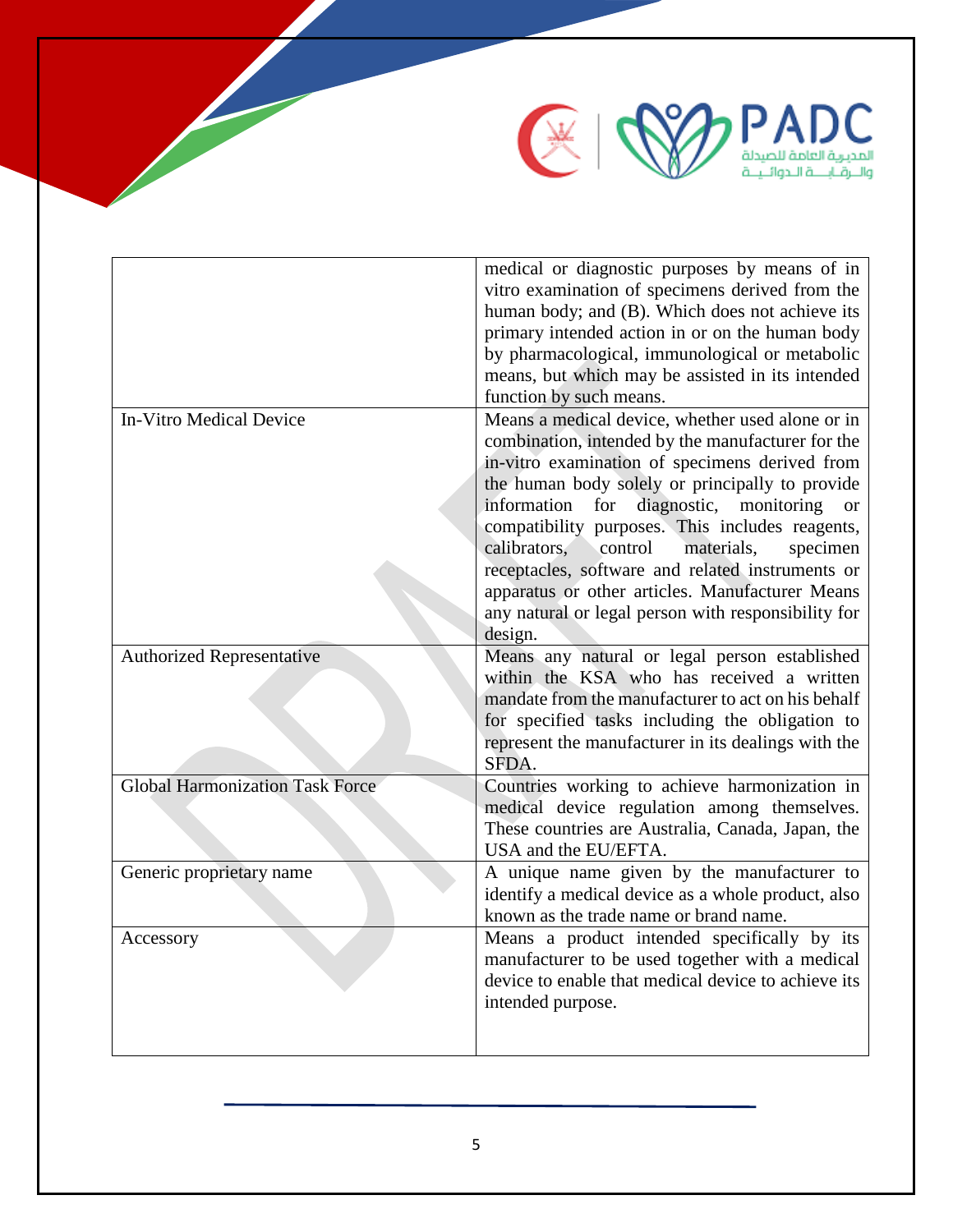

| Surgical instruments | Instruments intended for surgical use by cutting, |
|----------------------|---------------------------------------------------|
|                      | drilling, sawing, scratching, scraping, clamping, |
|                      | retracing, clipping or other surgical procedure   |
|                      | without connection to any other medical device.   |

# <span id="page-5-0"></span>**4 Abbreviations**

| <b>SFDA</b> | Saudi Food and Drug Authority.           |
|-------------|------------------------------------------|
| AR          | <b>Authorized Representative.</b>        |
| <b>MDMA</b> | Medical Devices Marketing Authorization. |
| <b>GHTF</b> | <b>Global Harmonization Task Force.</b>  |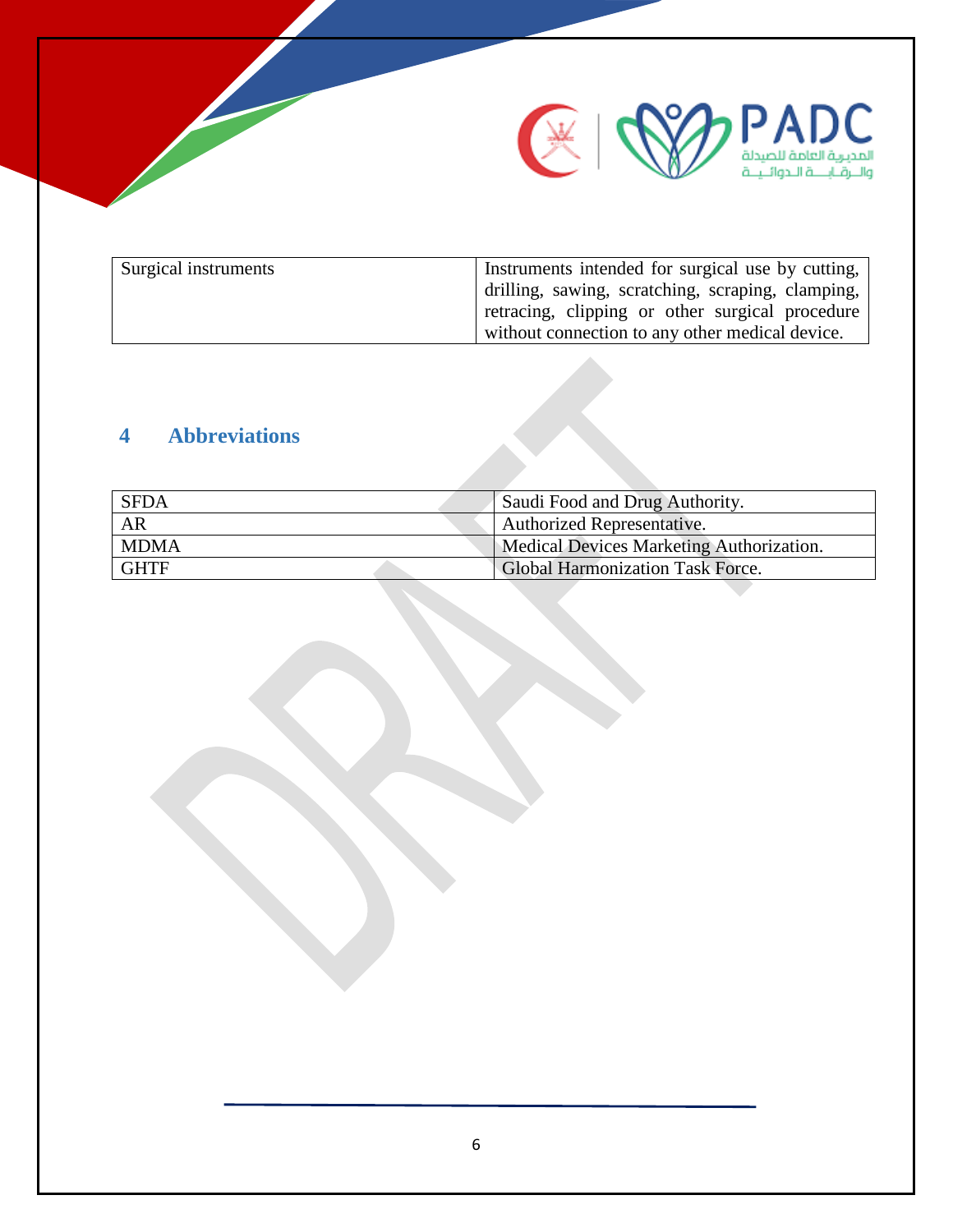

## <span id="page-6-0"></span>**5 Criteria of Bundling/Grouping**

#### <span id="page-6-1"></span>**5.1 Criteria of Bundling/ Grouping for Medical Devices other than IVD medical devices:**

There are four types of application submission for medical devices other than IVD medical devices as follow:

- 1. Single medical device.
- 2. Family of medical devices.
- 3. System:
	- A. Medical device system.
	- B. Medical device systems group.
- 4. Procedure pack of medical devices.

The four types for application submission are discussed below:

**5.1.1 Single** 

A "single medical device" is a medical device from a manufacturer identified by a medical device proprietary name with a specific intended purpose. It is sold as a distinct packaged entity and it may be offered in a range of sizes, quantity and color. Each "single medical device" shall be registered alone within a single application as a "single medical device".

|    | <b>EXAMPLES</b>                                                                             |
|----|---------------------------------------------------------------------------------------------|
| 1. | A company manufactures a software program that can be used with a number of CT              |
|    | scanners produced by other manufacturers. Although the software cannot function on          |
|    | its own, it can be used on different scanners. The software can be registered as a "single" |
|    | medical device".                                                                            |
| 2. | A manufacturer has a "first aid kit" registered as a "procedure pack", where the            |
|    | manufacturer wishes to market any member/ item of the first aid kit separately,             |
|    | applicant shall apply as a "single medical device".                                         |
| 3. | Gloves that are sold in packages of 25, 50 and 100 pieces can be registered as a "single"   |
|    | medical device".                                                                            |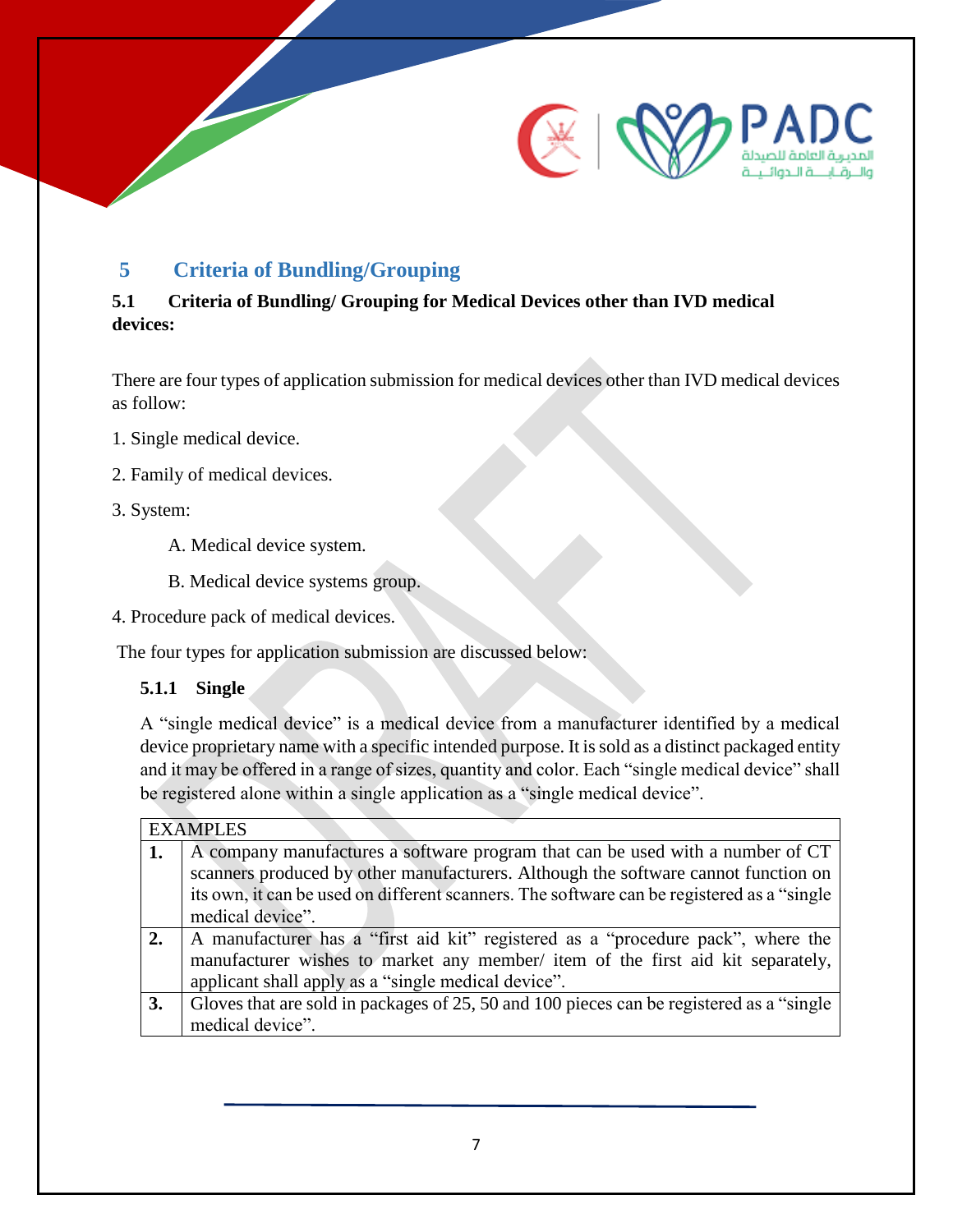

#### **5.1.2 Family**

"Family of medical devices" is a group of medical devices that are made by the same manufacturer, that differ in only shape and features, that have a similar design and that have the same common intended use. Applicant can group/ bundle more than one medical device within a single application as a "Family of medical devices", when the following criteria are applied. Medical devices that are grouped/bundled within a single application of MDMA shall:

- Be under same manufacturer.
- Have same risk class.
- Have same generic propriety name.
- Have a common intended use/ purpose.
- Have similar design.
- Be within the scope of the permissible variants.
	- For SURGICAL INSTRUMENTS, each group of the following surgical instruments will be grouped/bundled within a single application as a "family of medical devices" based on the following function (see example #4):
		- Cut or incise
		- Retract
		- Grasp, Hold or Occlude
		- Dilate or Probe
		- Cannulate or Drain
		- Aspirate, Inject or Infuse
		- Suture or Ligate
		- Others

#### **NOTES**:

Accessories can be included with its device within the single application at accessories section.

 Accessories included within a single application procedure shall be intended specifically by its manufacturer to be used together with main medical device system to enable that medical device system to achieve its intended purpose.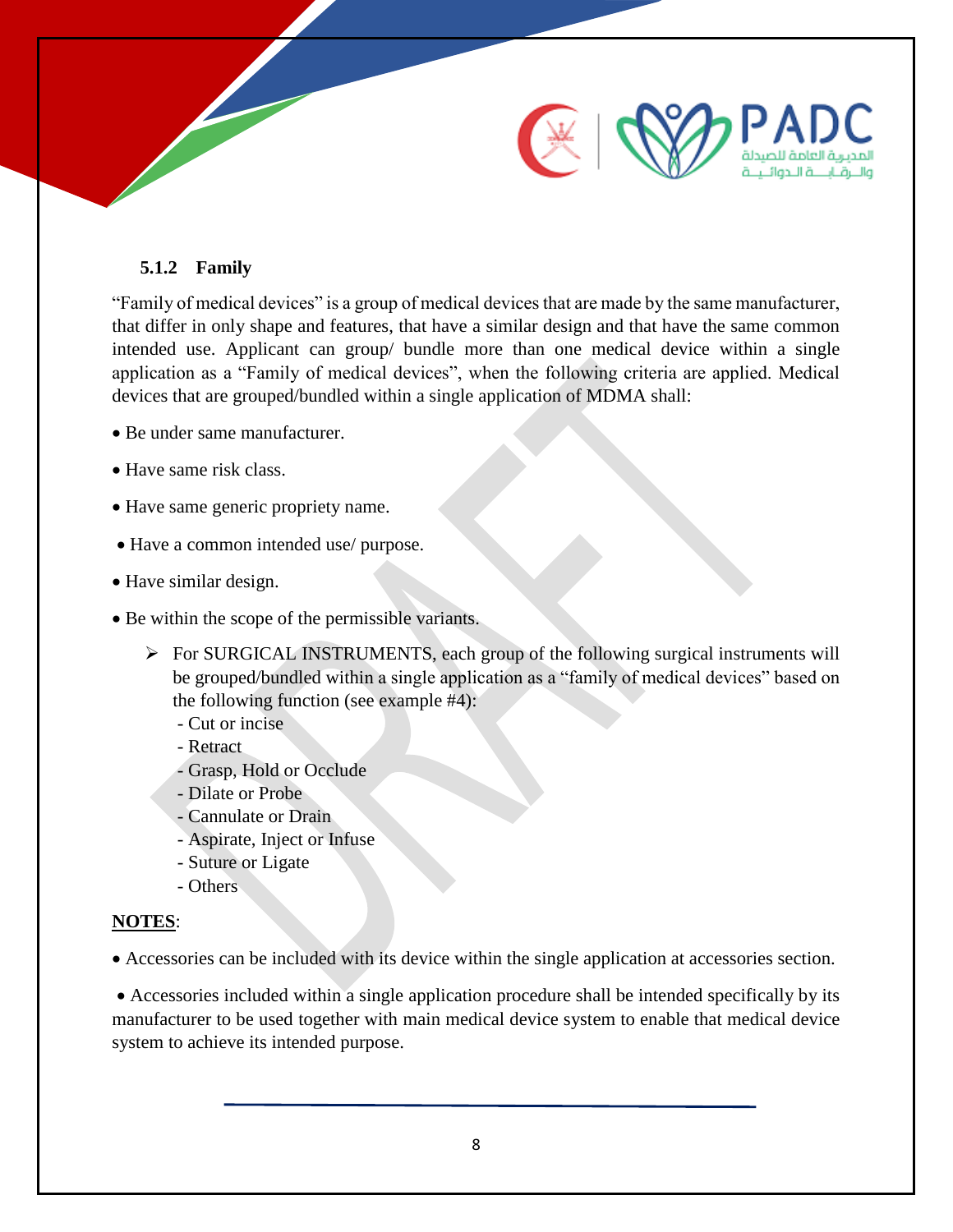

 Where the manufacturer wishes to market any accessory separately, applicant shall apply for another application.

| Steerable guide wires that are available in various lengths and possess various tip shapes<br>1.<br>and tip flexibilities can be grouped/bundled within a single application as a "family of<br>medical devices" if their variations fall within the scope of permissible variants.<br>2.<br>Cardiac catheters that are available in a different number of lumens, lengths and diameters<br>can be grouped/bundled within a single application as a "family of medical devices".<br>3.<br>Lung retractor and kidney retractor have the same overall intended purpose as they are |  |
|----------------------------------------------------------------------------------------------------------------------------------------------------------------------------------------------------------------------------------------------------------------------------------------------------------------------------------------------------------------------------------------------------------------------------------------------------------------------------------------------------------------------------------------------------------------------------------|--|
|                                                                                                                                                                                                                                                                                                                                                                                                                                                                                                                                                                                  |  |
|                                                                                                                                                                                                                                                                                                                                                                                                                                                                                                                                                                                  |  |
|                                                                                                                                                                                                                                                                                                                                                                                                                                                                                                                                                                                  |  |
|                                                                                                                                                                                                                                                                                                                                                                                                                                                                                                                                                                                  |  |
|                                                                                                                                                                                                                                                                                                                                                                                                                                                                                                                                                                                  |  |
|                                                                                                                                                                                                                                                                                                                                                                                                                                                                                                                                                                                  |  |
| both retractors. However, lung forceps and lung retractors don't have the same overall                                                                                                                                                                                                                                                                                                                                                                                                                                                                                           |  |
| intended purpose and therefore shall NOT be grouped/bundled within a single application                                                                                                                                                                                                                                                                                                                                                                                                                                                                                          |  |
| as a "family of medical devices".                                                                                                                                                                                                                                                                                                                                                                                                                                                                                                                                                |  |
| For surgical instruments can be grouped/bundled within a single application as a "family<br>$\overline{4}$ .                                                                                                                                                                                                                                                                                                                                                                                                                                                                     |  |
| of medical devices", each group of the following surgical instruments will be                                                                                                                                                                                                                                                                                                                                                                                                                                                                                                    |  |
| grouped/bundled within a single application as a "family of medical devices" based on<br>the following function:                                                                                                                                                                                                                                                                                                                                                                                                                                                                 |  |
| <b>SURGICAL INSTRUMENT</b><br><b>DEFINED AS INSTRUMENTS</b>                                                                                                                                                                                                                                                                                                                                                                                                                                                                                                                      |  |
| <b>NAMES</b><br>OF                                                                                                                                                                                                                                                                                                                                                                                                                                                                                                                                                               |  |
| Scissors, Knives, Saws and Blades<br>Cut or incise<br>1                                                                                                                                                                                                                                                                                                                                                                                                                                                                                                                          |  |
| $\overline{2}$<br><b>Traction and bone hooks</b><br>Retract                                                                                                                                                                                                                                                                                                                                                                                                                                                                                                                      |  |
| $\overline{3}$<br>Tissue and bone holding forceps, also<br>Grasp, Hold or Occlude                                                                                                                                                                                                                                                                                                                                                                                                                                                                                                |  |
| needle holders                                                                                                                                                                                                                                                                                                                                                                                                                                                                                                                                                                   |  |
| Punch<br><b>Dilate or Probe</b><br>$\overline{4}$                                                                                                                                                                                                                                                                                                                                                                                                                                                                                                                                |  |
| $\overline{5}$<br>Catheters or any instrument used for<br><b>Cannulate or Drain</b>                                                                                                                                                                                                                                                                                                                                                                                                                                                                                              |  |
| drain.                                                                                                                                                                                                                                                                                                                                                                                                                                                                                                                                                                           |  |
| 6<br>Instrument to remove unwanted fluids<br>Aspirate, Inject or Infuse                                                                                                                                                                                                                                                                                                                                                                                                                                                                                                          |  |
| as well as to inject fluids such syringes                                                                                                                                                                                                                                                                                                                                                                                                                                                                                                                                        |  |
| or some needles.                                                                                                                                                                                                                                                                                                                                                                                                                                                                                                                                                                 |  |
| Sutures, clips as well as suture needles<br>$\overline{7}$<br>Suture or Ligate                                                                                                                                                                                                                                                                                                                                                                                                                                                                                                   |  |
| and ligating Blades                                                                                                                                                                                                                                                                                                                                                                                                                                                                                                                                                              |  |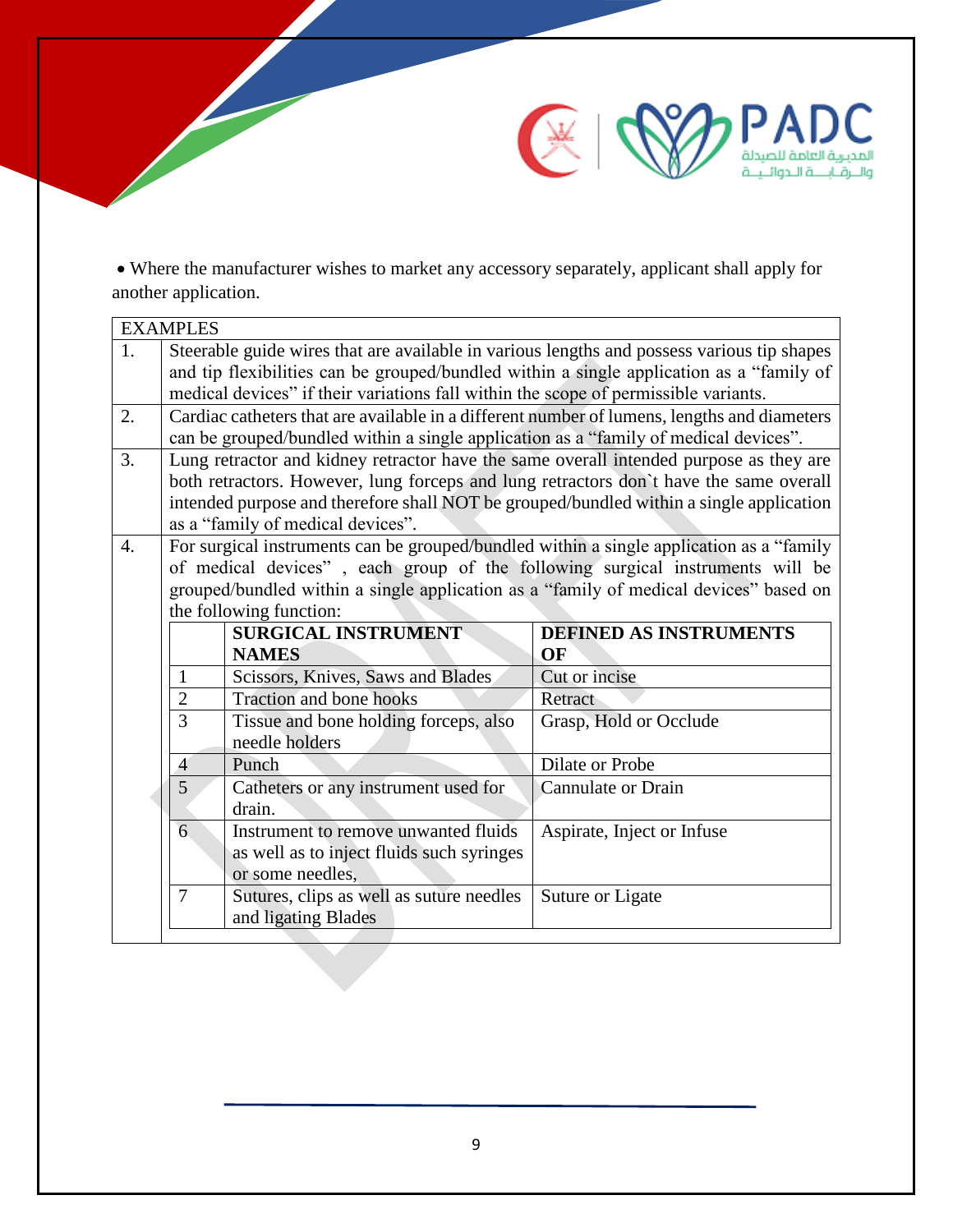

#### **5.1.3 System**

Medical device system:

A "medical device system" comprises of a number of constituent-components to complete a common intended purpose. Applicant can group/ bundle more than one constituent-component to complete a common intended purpose within a single application as a "medical device system", when the following criteria are applied. Members of "medical device system" that are grouped/bundled within a single application shall:

Have same manufacturer.

- Be intended to be used in combination to complete a common intended purpose.
- Compatible when used as a "medical device system".

• Sold under a "medical device system" name, or the labeling, instruction for use (IFU), brochures or catalogues for each constituent component states that the constituent component is intended for use with the "medical device system".

#### **NOTES:**

 Applicant shall select the highest risk-class among the "medical device system" members included in the application.

 Accessories can be included with its device within the single application at accessories section.

 Accessories included within a single application procedure shall be intended specifically by its manufacturer to be used together with main medical device system to enable that medical device system to achieve its intended purpose.

 Where the manufacturer wishes to market any accessory separately, applicant shall apply for another application.

|    | A hip replacement "system" comprising of femoral and acetabular components can   |
|----|----------------------------------------------------------------------------------|
|    | be registered as a "medical device system". The components must be used in       |
|    | combination to achieve a common intended purpose of total hip replacement. The   |
|    | size of the components may vary.                                                 |
| 2. | An electrosurgical unit and its accessories that consist of forceps, electrodes, |
|    | electrode holders, leads, plug adaptor, when used together for a common intended |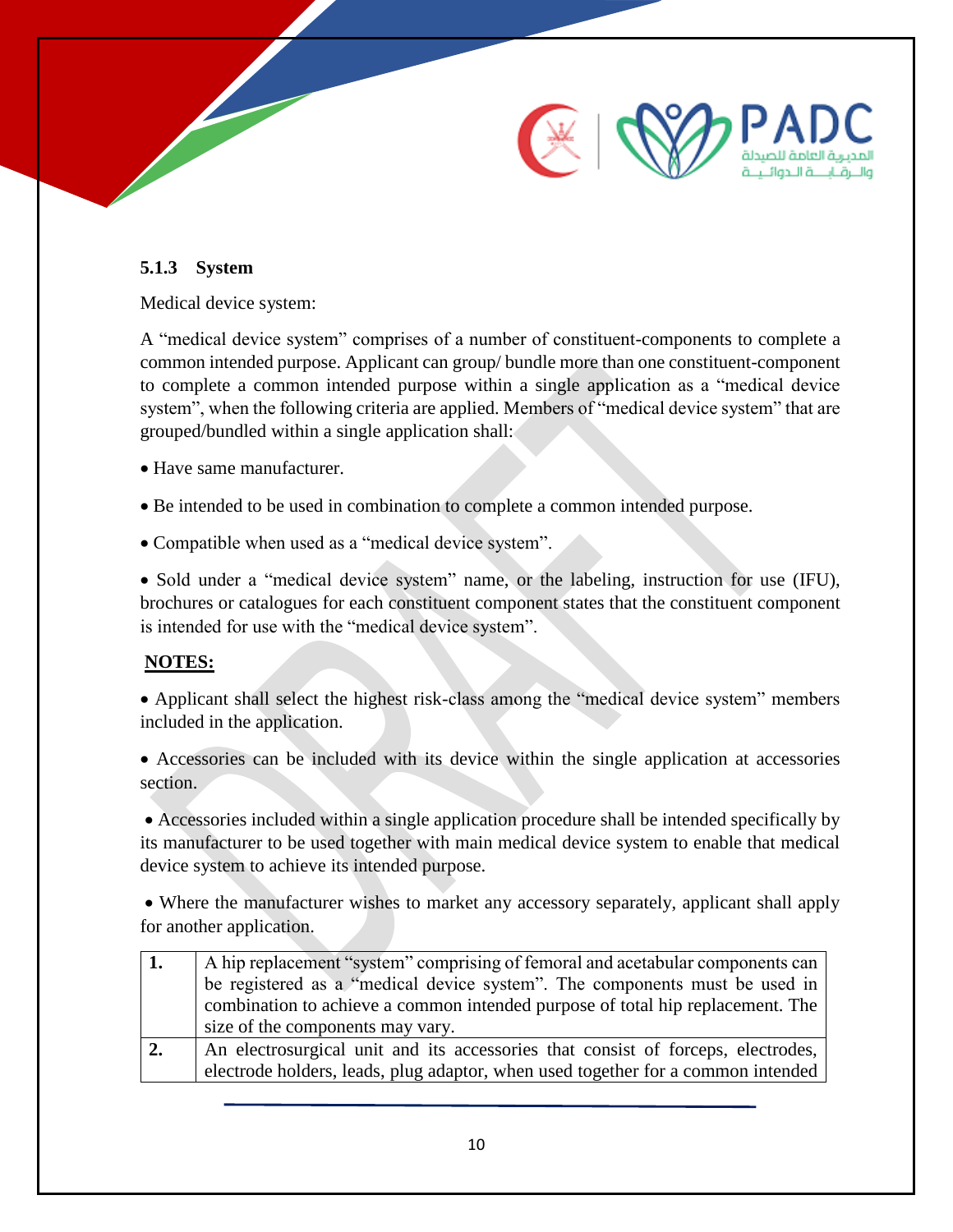



والبرقابية الحوائيية

#### **5.1.4 Medical device systems group**

Applicant can group/ bundle more than one "medical device system" within a single application as a "grouping medical device systems", when the following criteria are applied:

- "Medical devices systems" that are grouped/bundled within a single application shall:
- Be under same manufacturer.
- Have same risk class.
- Have a common intended use/ purpose.
- Have same design and manufacturing process.
- Have same generic proprietary name.
- Be within the scope of the permissible variants.

 Key constituent-components of "medical devices systems" shall have variations that are within the scope of the permissible variants.

#### **5.1.5 Procedure pack**

A "medical device procedure pack" is a collection of two or more medical devices, assembled together to perform a certain procedure as one package by a manufacturer. Applicant can group/ bundle more than one medical device type to perform a certain procedure in one package within a single application as a "procedure pack of medical devices" when the following criteria are applied: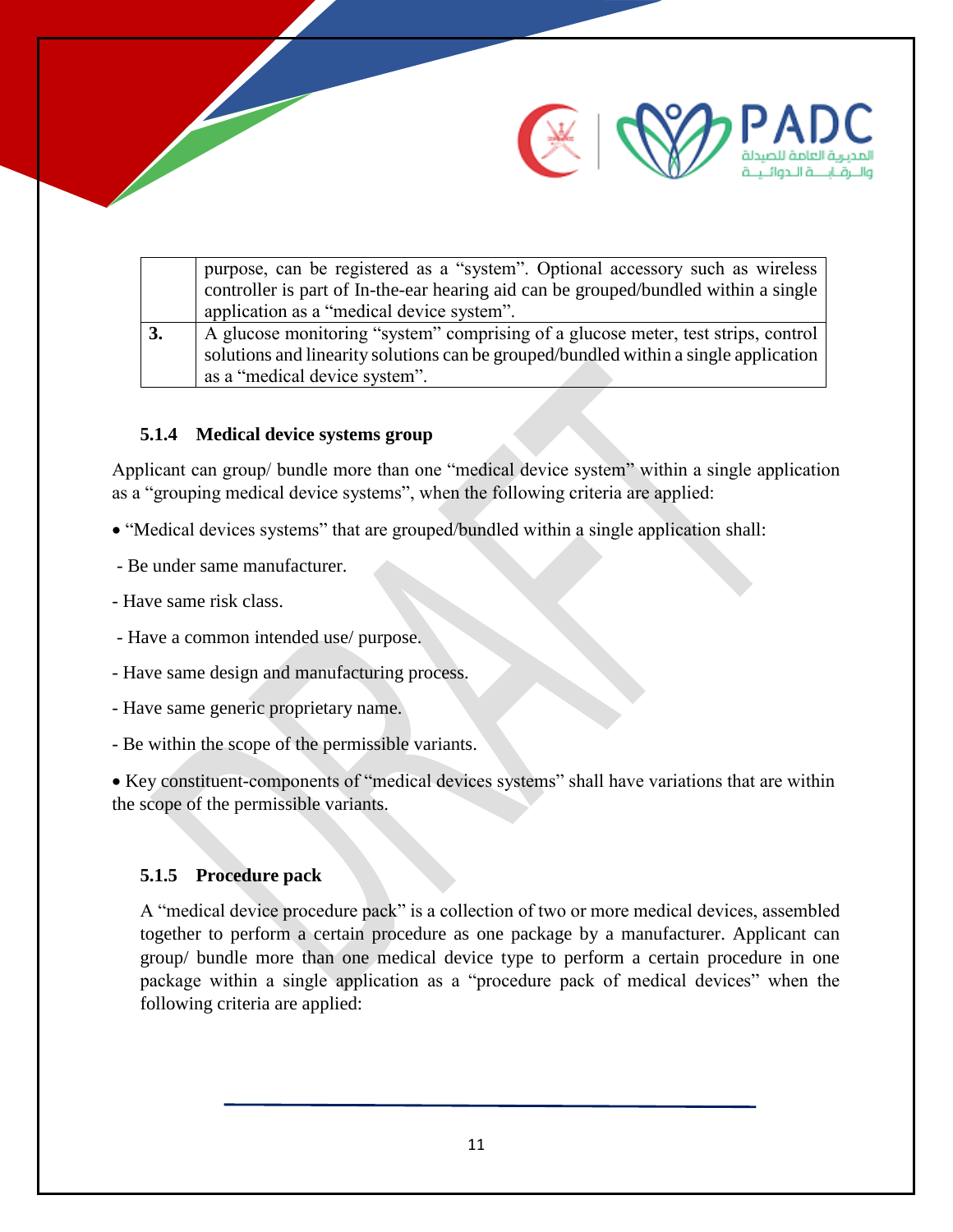

 Members of medical device procedure pack that are grouped/bundled within a single application:

- Can be from different manufacturer.
- May have different design

 The medical device procedure pack shall have a master label showing the content; the label shall be affixed on the external package of the procedure pack.

 The classification of procedure packs shall be grouped/bundled within a single application as a "procedure pack of medical devices" based on specialty as the following:

- 1. Anesthesiology.
- 2. Cardiovascular.
- 3. Chemistry Dental.
- 4. Ear, Nose, and Throat.
- 5. Gastroenterology and Urology.
- 6. General and Plastic Surgery.
- 7. General Hospital.
- 8. Neurology.
- 9. Obstetrical and Gynecological.
- 10. Ophthalmic.
- 11. Orthopedic.
- 12. Physical Medicine.
- 13. Radiology.

 Total number of medical device that are grouped/bundled within a single application shall not exceed 50 items within a single application.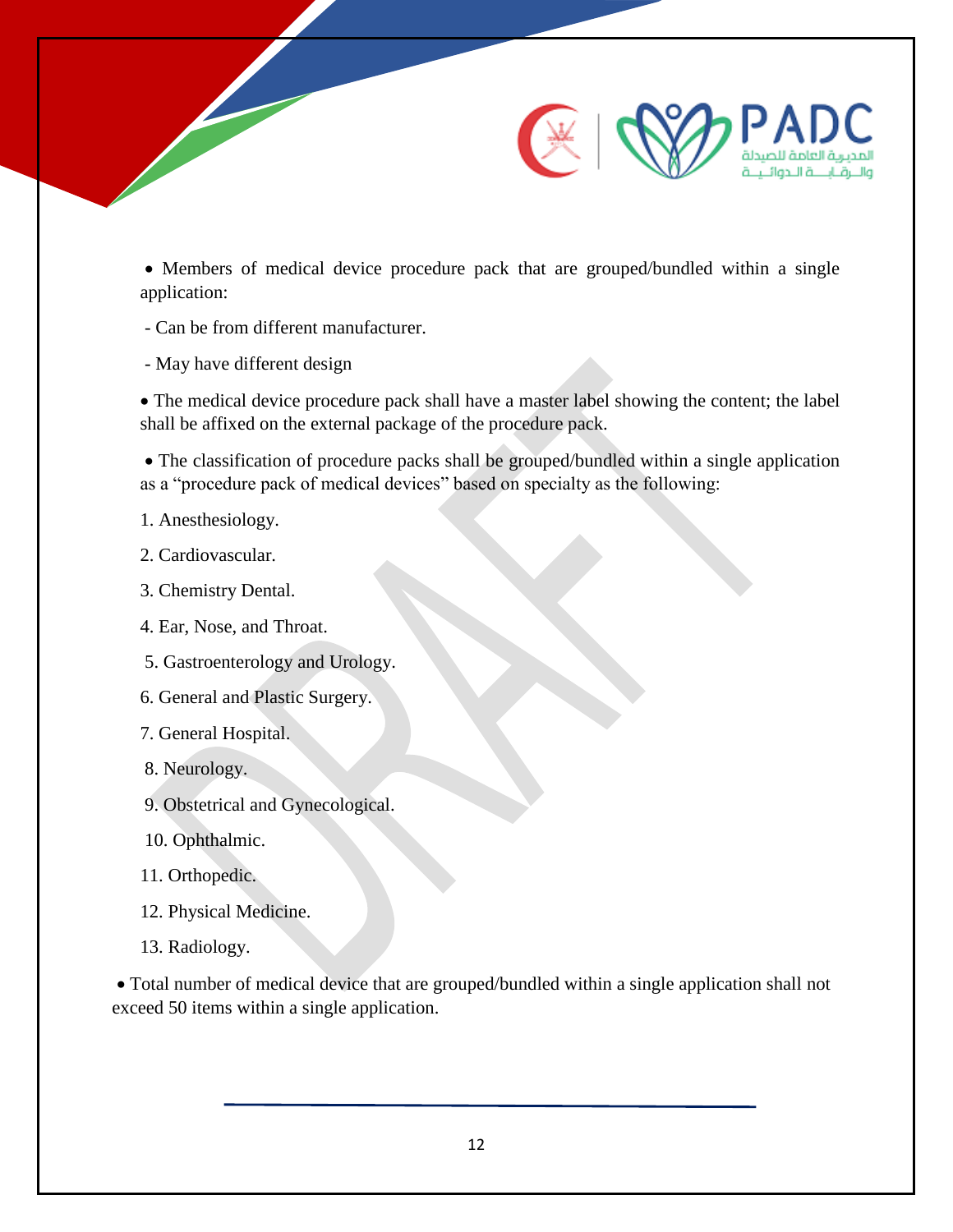

#### **NOTES:**

 Where the manufacturer wishes to market any member of procedure pack separately, applicant shall apply for anther application.

 Where the manufacturer wishes to market any member of procedure pack in another procedure pack, the member of procedure pack shall be included in another procedure pack application.

### <span id="page-12-0"></span>**5.2 Criteria of Bundling/ Grouping for In-Vitro Medical Devices**

For IVD Medical Device, they may be grouped into one of the following categories:

- $\triangleright$  Single
- $\triangleright$  Family
- $\triangleright$  System
- $\triangleright$  Set:
	- IVD Test Kit
	- IVD cluster

| <b>Type of Set group</b> | Criteria                                                                                                                                                                                                 | <b>Example</b>                                          |
|--------------------------|----------------------------------------------------------------------------------------------------------------------------------------------------------------------------------------------------------|---------------------------------------------------------|
| - IVD Test Kit           | -Same manufacturer.<br>-Combine to complete a<br>specific intended use.<br>-Compatible.<br>-All reagent in IVD Test<br>Kit must be.<br>-Submitted as part of one<br>product Registration<br>application. | Dengue IgM Test<br>1.<br>Kit.<br>2. RPR Latex Test Kit. |
|                          |                                                                                                                                                                                                          |                                                         |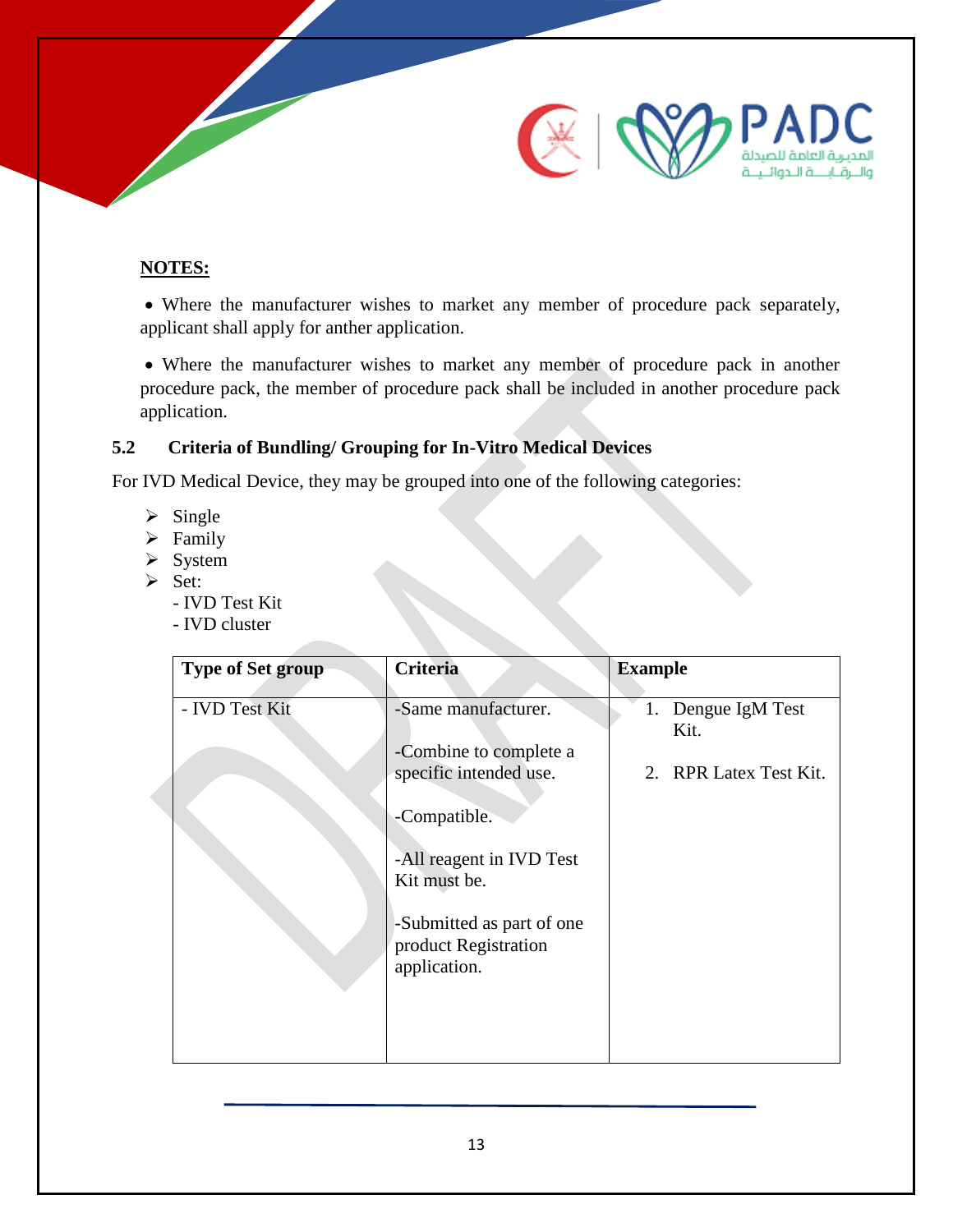

| - IVD cluster | - Same manufacturer.                              | 1. Rheumatoid-                    |
|---------------|---------------------------------------------------|-----------------------------------|
|               | -Within Class A or B.                             | inflammatory<br>diseases markers. |
|               | - Common test<br>methodology.                     |                                   |
|               | -Same IVD Cluster<br>category.                    |                                   |
|               | (Refer to Guidance                                |                                   |
|               | documents).                                       |                                   |
|               | -All reagent in IVD Cluster<br>must be.           |                                   |
|               |                                                   |                                   |
|               | -Submitted as part of one<br>product registration |                                   |
|               | application.                                      |                                   |
|               |                                                   |                                   |

 Total number of IVD medical device that are grouped/bundled within a single application shall not exceed 50 items within a single application.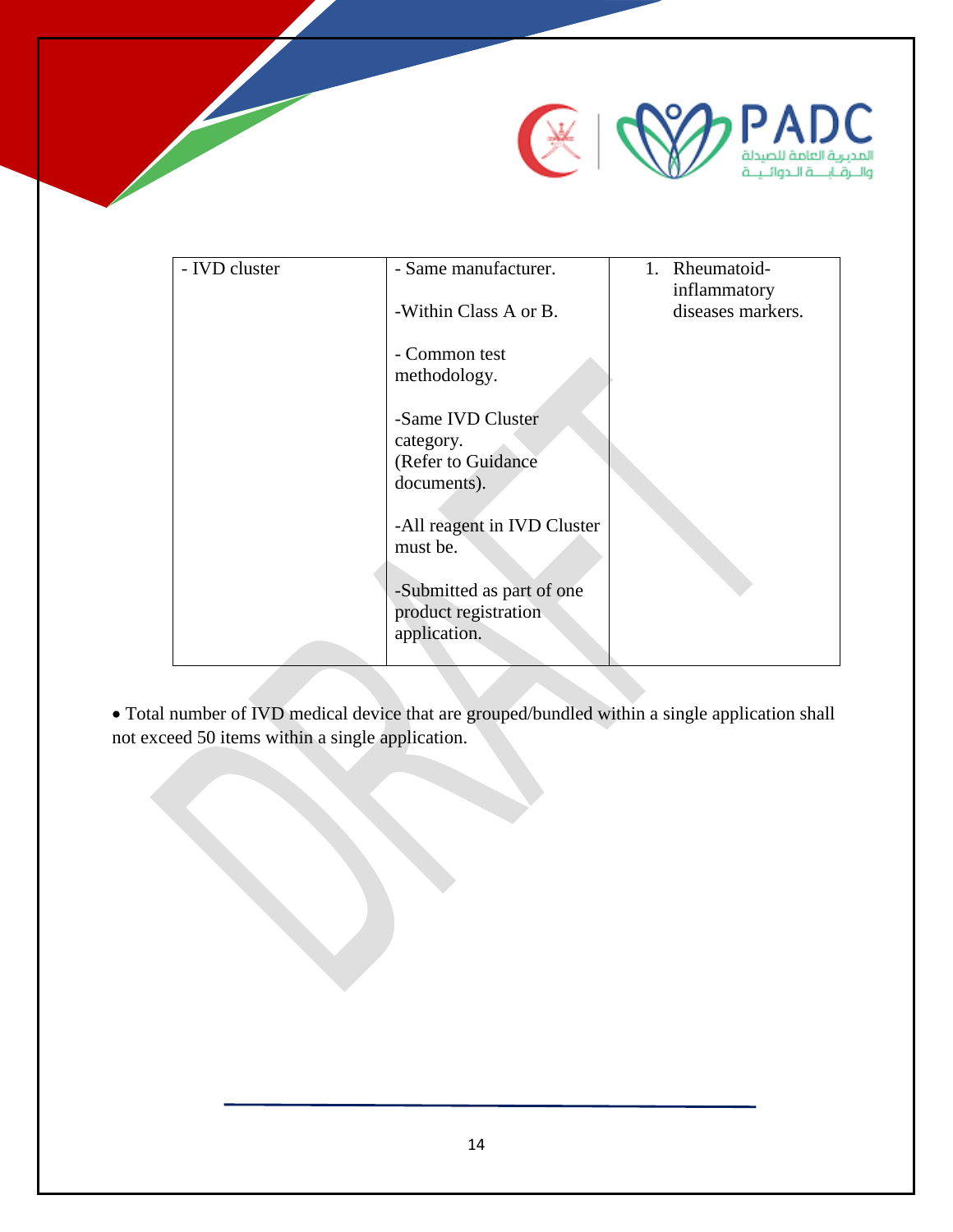<span id="page-14-0"></span>

15